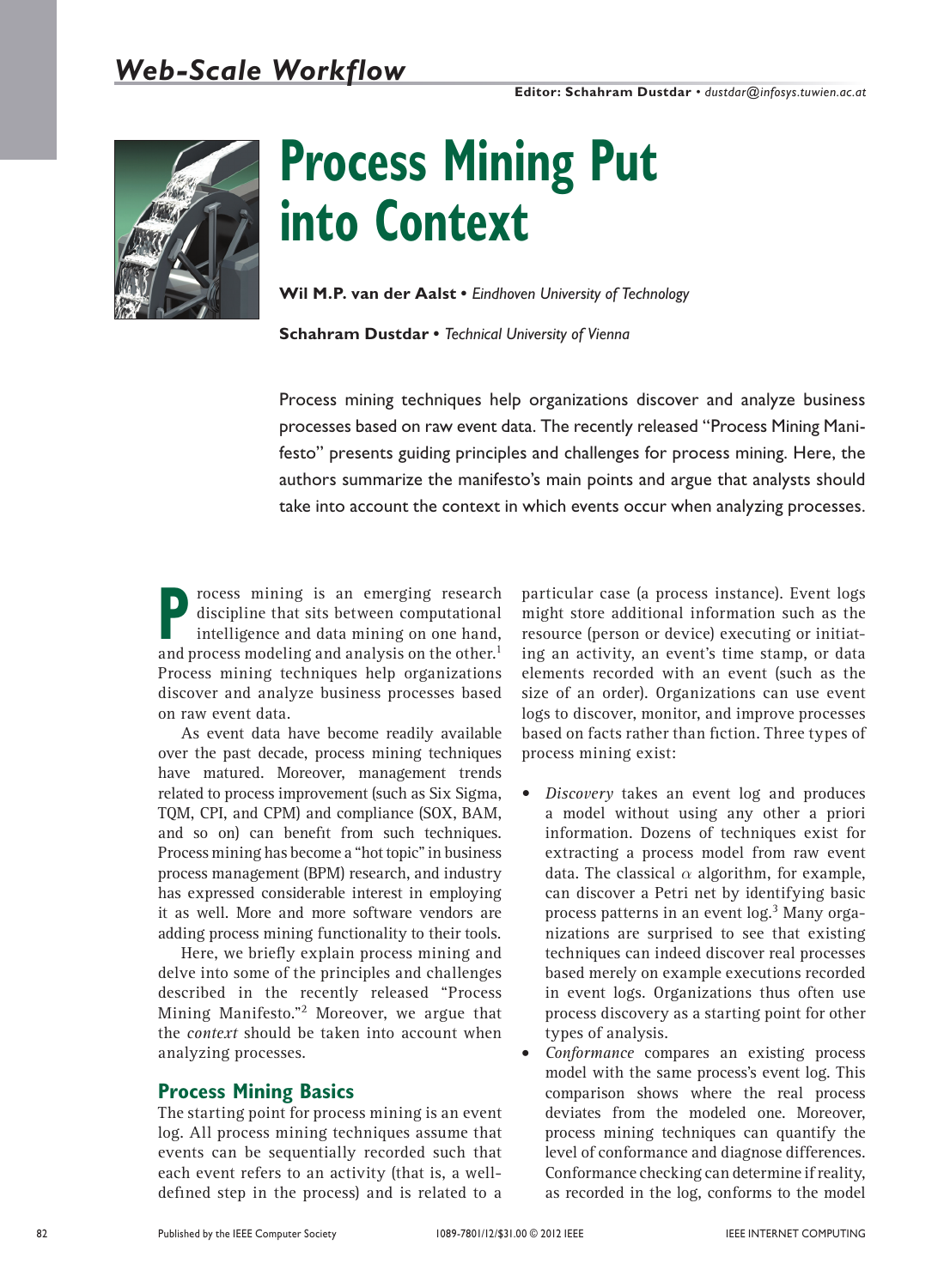# **The IEEE Task Force on Process Mining**

he growing interest in log-based process analysis motivated the establishment of the IEEE Task Force on Process Mining. Its goal is to promote the research, development, education, and understanding of this technology. The task force was established in 2009 in the context of the IEEE Computational Intelligence Society's Data Mining Technical Committee. Task force members include representatives from more than a dozen commercial software vendors (including Pallas Athena, Software AG, Futura Process Intelligence, Hewlett-Packard, IBM, Fujitsu, Infosys, and Fluxicon), 10 consultancy firms (such as Gartner and Deloitte), and more than 20 universities.

The task force's concrete objectives are to

- make users, developers, consultants, business managers, and researchers aware of the state-of-the-art in process mining;
- promote process mining techniques and tools and stimulate new applications;
- play a role in standardization efforts for logging event data;
- organize tutorials, special sessions, workshops, and panels; and
- publish articles, books, videos, and special issues of journals.

More information about the task force's activities is available at www.win.tue.nl/ieeetfpm.

and vice versa. Such functionality supports compliance checking, auditing, Six Sigma, and so  $\text{on}$ <sup>1</sup>

*Enhancement* takes an event log and process model and extends or improves the model using the observed events. Whereas conformance checking measures the alignment between model and reality, this type of process mining changes or extends the a priori model. For instance, by using time stamps in the event log, process mining tools can extend a model to show bottlenecks, service levels, throughput times, and frequencies.<sup>1</sup>

# **Process Mining Manifesto**

The IEEE Task Force on Process Mining (see the sidebar) recently released a manifesto describing guiding principles and challenges.2 The manifesto aims to increase process mining's visibility as a new tool for improving the (re)design, control, and support of operational business processes. It's intended to guide software developers, scientists, consultants, and end users in adopting this technology. Let's look briefly at this manifesto's main findings.

# **Guiding Principles**

As with any new technology, people can make mistakes when applying process mining in real-life settings. The six guiding principles Table 1 lists aim to prevent users and analysts from making such mistakes. Consider GP4: events should be related to model elements. It's a misconception that process mining is limited to control-flow discovery; other perspectives, such as organizational, time, and data perspectives, are equally important. However, the control flow (that is, the order of activities) serves as the layer connecting the different perspectives. So, events must be related to activities in the model. Conformance checking and model enhancement rely heavily on this relationship. After relating events to model elements, process mining tools can "replay" the event log on the model.<sup>1</sup> Replay can reveal discrepancies between an event log and a model, and techniques for conformance checking quantify and diagnose such discrepancies. Time stamps in the event log can help analyze temporal behavior during replay. Time differences between causally related activities can add average and expected wait times to the model. These examples illustrate GP4's importance; the relationship between events in the log and elements in the model serves as a starting point for different types of analysis.

#### **Challenges**

Process mining is an important tool for modern organizations that must

manage nontrivial operational processes. On one hand, the volume of event data is growing exponentially. On the other hand, processes and information must align perfectly if organizations are to meet compliance, efficiency, and customer service requirements. Despite process mining's applicability in such circumstances, important challenges remain and illustrate that it's an emerging discipline. Table 2 lists the 11 challenges described in the "Process Mining Manifesto."2 Consider C4: dealing with concept drift. The term *concept drift* refers to a situation in which the process is changing while being analyzed.<sup>4</sup> For example, at the beginning of an event log, two activities might be concurrent, whereas later in the log they become sequential. Processes can change due to periodic or seasonal changes ("in December, there is more demand" or "on Friday afternoon, fewer employees are available") or to changing conditions ("the market is getting more competitive"). Such changes affect processes, and organizations must detect and analyze them. However, most process mining techniques analyze processes as if they're in a steady state.<sup>4</sup>

# **Using a Broader Context**

Organizations execute processes in a particular context that's often neglected during analysis.<sup>5,6</sup> We distinguish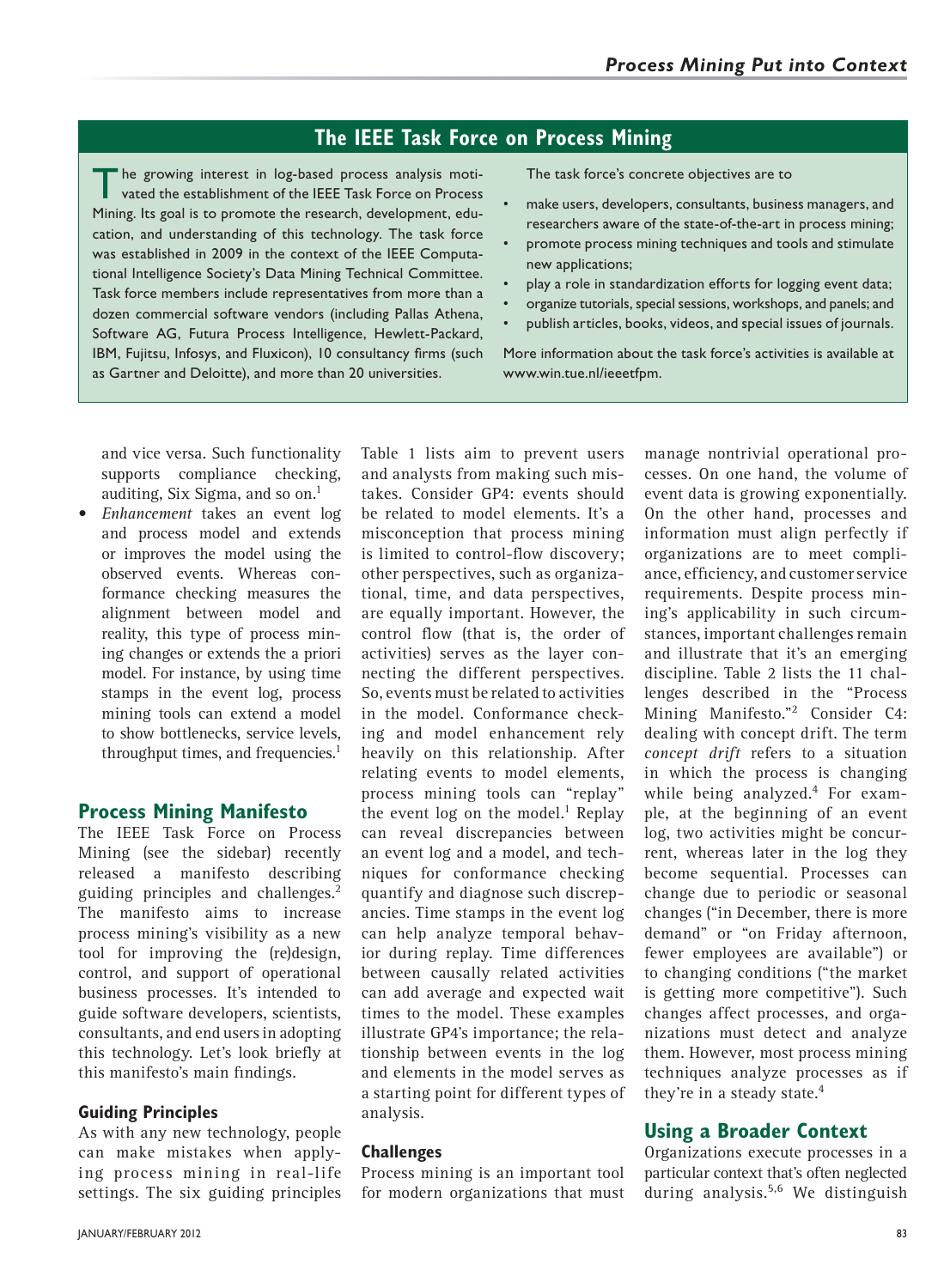| Table 1. The six guiding principles of the "Process Mining Manifesto." <sup>2</sup>         |                                                                                                                                                                                                                                                                                                                                                                                                                                                                                                                 |  |
|---------------------------------------------------------------------------------------------|-----------------------------------------------------------------------------------------------------------------------------------------------------------------------------------------------------------------------------------------------------------------------------------------------------------------------------------------------------------------------------------------------------------------------------------------------------------------------------------------------------------------|--|
| <b>Guiding principle</b>                                                                    | <b>Characteristics</b>                                                                                                                                                                                                                                                                                                                                                                                                                                                                                          |  |
| GI. Event data should be treated<br>as first-class citizens.                                | Events should be trustworthy - that is, we should be able to safely assume that recorded<br>events actually happened and that their attributes are correct. Event logs should be complete;<br>given a particular scope, no events should be missing. Any recorded event should have well-<br>defined semantics. Moreover, event data should be safe in the sense that privacy and security<br>concerns are addressed when the event log is recorded.                                                            |  |
| G2. Log extraction should be<br>driven by questions.                                        | Without concrete questions, extracting meaningful event data is very difficult. Consider, for<br>example, the thousands of tables in the database of an enterprise resource planning (ERP)<br>system such as SAP. Without questions, we don't know where to start.                                                                                                                                                                                                                                              |  |
| G3. Concurrency, choice,<br>and other basic control-flow<br>constructs should be supported. | Basic workflow patterns supported by all mainstream languages (such as the Business Process<br>Modeling Notation, event-driven process chains, Petri nets, the Business Process Execution<br>Language, and UML activity diagrams) include sequence, parallel routing (AND splits/joins),<br>choice (XOR splits/joins), and loops. Obviously, process mining techniques should support<br>these patterns.                                                                                                        |  |
| G4. Events should be related<br>to model elements.                                          | Conformance checking and enhancement rely heavily on the relationship between elements<br>in the model and events in the log. This relationship can help "replay" the event log on the<br>model. We can use replay to reveal discrepancies between the event log and model (such as<br>some events in the log being impossible according to the model) and enrich the model with<br>additional information extracted from the log (for example, indentifying bottlenecks using the<br>event log's time stamps). |  |
| G5. Models should be treated<br>as purposeful abstractions of<br>reality.                   | A model derived from event data provides a view on reality that should serve as a purposeful<br>abstraction of the behavior the event log captures. Given a single event log, multiple views<br>might be useful.                                                                                                                                                                                                                                                                                                |  |
| G6. Process mining should<br>be a continuous process.                                       | Given processes' dynamic nature, viewing process mining as a one-time activity is inadvisable.<br>The goal shouldn't be to create a fixed model but rather to breathe life into process models<br>such that users and analysts are encouraged to look at them daily.                                                                                                                                                                                                                                            |  |

four types of context: *instance*, *process*, *social*, and *external* (see Figure 1). Existing process mining techniques tend to use a rather narrow context that is, only the process instance itself is considered. However, a much broader context influences the way in which instances are handled; analysis shouldn't abstract from anything not directly related to the individual instance.

#### **Instance Context**

Process instances (that is, cases) might have various properties that influence their execution. Consider the way businesses handle a customer order. The type of customer placing the order can influence the path the instance follows in the process. The order's size can influence the type of shipping the customer selects or the transportation time. These properties can directly relate to the individual process instance; we refer to them as the instance context. Typically, discovering relationships between the instance context and the case's observed behavior isn't difficult. We might, for example, discover that an activity is typically skipped for VIP customers.

# **Process Context**

A process might be instantiated many times — for example, the process can handle thousands of customer orders per year. Yet, the corresponding process model typically describes one order's life cycle in isolation. Although interactions among instances aren't made explicit in such models, they can influence each other. Instances might compete for the same resources, and an order might be delayed by too much work-in-progress. Looking at one instance in isolation isn't sufficient for understanding the observed behavior. Process mining techniques should also consider the process context, such as the number of instances being handled and resources available for the process. When predicting the expected remaining flow time for a particular case, for example, the analysis tool should consider not only the order's status (instance context) but also the workload and resource availability (process context).

# **Social Context**

The process context considers all factors directly related to a process and its instances. However, people and organizations typically aren't allocated to a single process and might be involved in many different processes. Moreover, activities are executed by people operating in a social network. Friction between individuals can delay process instances, and the speed at which people work might vary due to circumstances that aren't fully attributable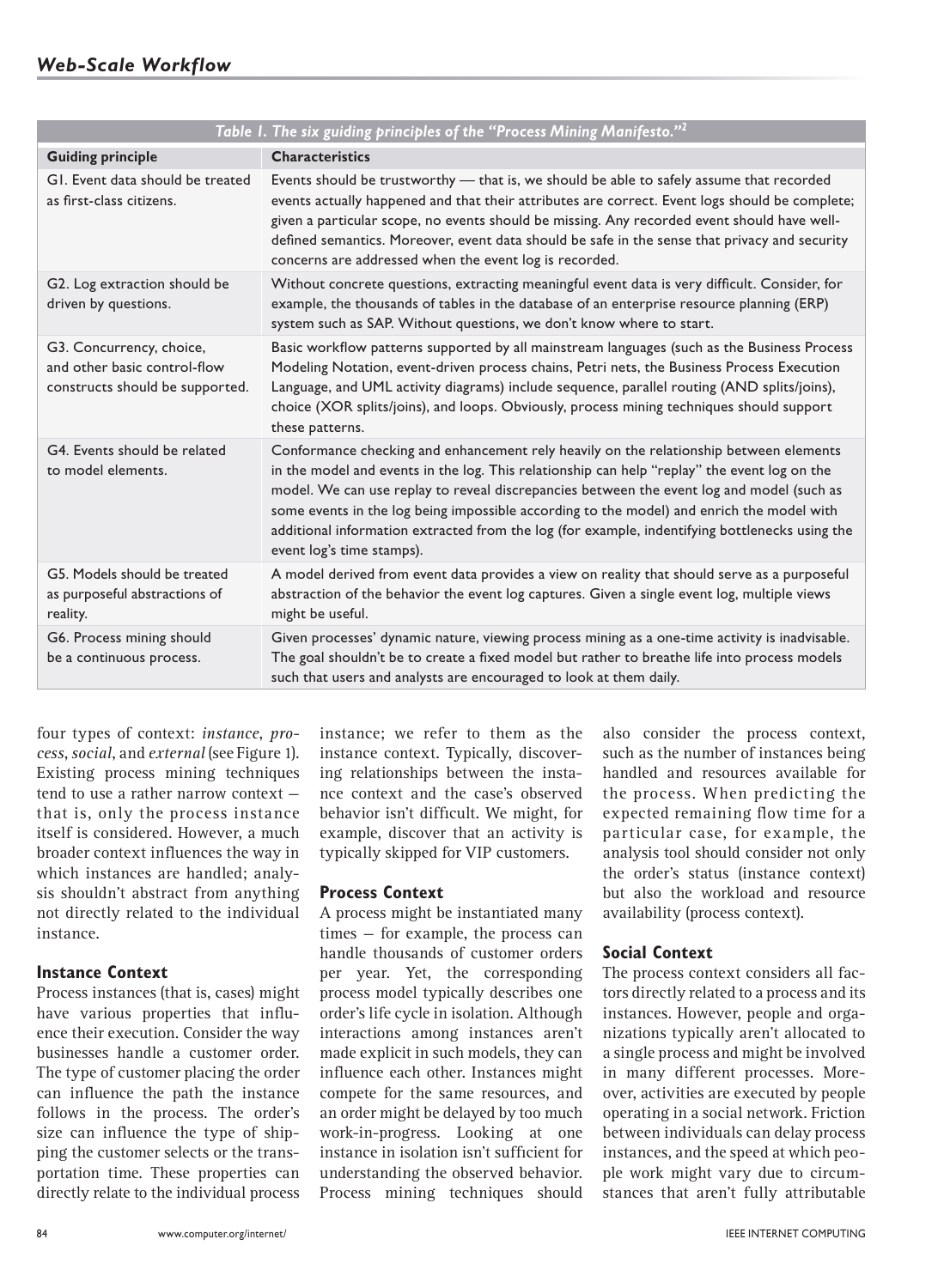| Table 2. Process mining challenges identified in the manifesto. <sup>2</sup> |                                                                                                                                                                                                                                                                                                                                                                                                                                 |  |
|------------------------------------------------------------------------------|---------------------------------------------------------------------------------------------------------------------------------------------------------------------------------------------------------------------------------------------------------------------------------------------------------------------------------------------------------------------------------------------------------------------------------|--|
| <b>Challenges</b>                                                            | <b>Characteristics</b>                                                                                                                                                                                                                                                                                                                                                                                                          |  |
| CI. Finding, merging, and<br>cleaning event data                             | Extracting event data suitable for process mining presents several challenges: data might be<br>distributed over various sources, event data might be incomplete, an event log might contain<br>outliers, or logs might contain events at different levels of granularity.                                                                                                                                                      |  |
| C2. Dealing with complex event<br>logs with diverse characteristics          | Event logs can have very different characteristics. Some might be extremely large, making<br>them difficult to handle, whereas others are so small that not enough data is available to<br>make reliable conclusions.                                                                                                                                                                                                           |  |
| C3. Creating representative<br>benchmarks                                    | Good benchmarks consisting of example datasets and representative quality criteria are<br>needed to compare and improve various process mining tools and algorithms.                                                                                                                                                                                                                                                            |  |
| C4. Dealing with concept drift                                               | The process might change as it's being analyzed. Understanding such concept drifts is highly<br>important for process management.                                                                                                                                                                                                                                                                                               |  |
| C5. Improving the<br>representational bias used<br>for process discovery     | A more careful and refined selection of representational bias is required to ensure<br>high-quality process mining results.                                                                                                                                                                                                                                                                                                     |  |
| C6. Balancing between quality<br>criteria                                    | Process mining has four competing quality dimensions: fitness, simplicity, precision, and<br>generalization. The challenge is finding models that score well in all four dimensions.                                                                                                                                                                                                                                            |  |
| C7. Cross-organizational<br>mining                                           | In various use cases, multiple organizations' event logs are available for analysis. Some<br>organizations work together to handle process instances (for instance, supply chain partners),<br>whereas others execute essentially the same process while sharing experiences, knowledge,<br>or a common infrastructure. However, traditional process mining techniques typically<br>consider one event log in one organization. |  |
| C8. Providing operational<br>support                                         | Process mining isn't restricted to offline analysis; it can also provide online operational<br>support. Three operational support activities are detect, predict, and recommend.                                                                                                                                                                                                                                                |  |
| C9. Combining process mining<br>with other types of analysis                 | The challenge is to combine automated process mining techniques with other analysis<br>approaches (optimization techniques, data mining, simulation, visual analytics, and so on) to<br>extract more insights from event data.                                                                                                                                                                                                  |  |
| C10. Improving usability for<br>nonexperts                                   | This challenge is to hide sophisticated process mining algorithms behind user-friendly<br>interfaces that automatically set parameters and suggest suitable types of analysis.                                                                                                                                                                                                                                                  |  |
| C11. Improving understandability<br>for nonexperts                           | Users might have problems understanding the output or be tempted to infer incorrect<br>conclusions. To avoid such problems, process mining results should use a suitable<br>representation and always clearly indicate their trustworthiness.                                                                                                                                                                                   |  |

(see the "How People Work" sidebar). We refer to all these factors as the social context, which characterizes how people work together within a particular organization. Today's process mining techniques tend to neglect the social context, even though it directly impacts how people and organizations handle cases.

to the process being analyzed

# **External Context**

The external context captures factors that are part of an ecosystem that extends beyond an organization's control sphere. For example, the weather, the economic climate, and changing regulations might influence how organizations handle cases. The weather might influence the workload, as when a storm or flooding leads to increased insurance claims. Changing oil prices can influence customer orders, as when the demand for heating oil increases as prices drop. More stringent identity checks influence the order in which a government organization executes social-securityrelated activities. Although external context can have a dramatic impact on the process being analyzed, selecting relevant variables is difficult. Learning the external context's effects is closely related to identifying concept drift for example, a process might gradually change due to external seasonal effects.

**T** he four context types we describe demonstrate a continuum of factors that can influence a process. The factors closely related to a process instance are easy to identify.However, social and external contexts are difficult to capture in a few variables that process mining algorithms can use. Moreover, we're often faced with the socalled "curse of dimensionality" that is, in high-dimensional feature spaces, enormous amounts of event data are required to reliably learn contextual factors' effects. Additional research is needed before we can "put process mining in context."  $\mathbb{R}$